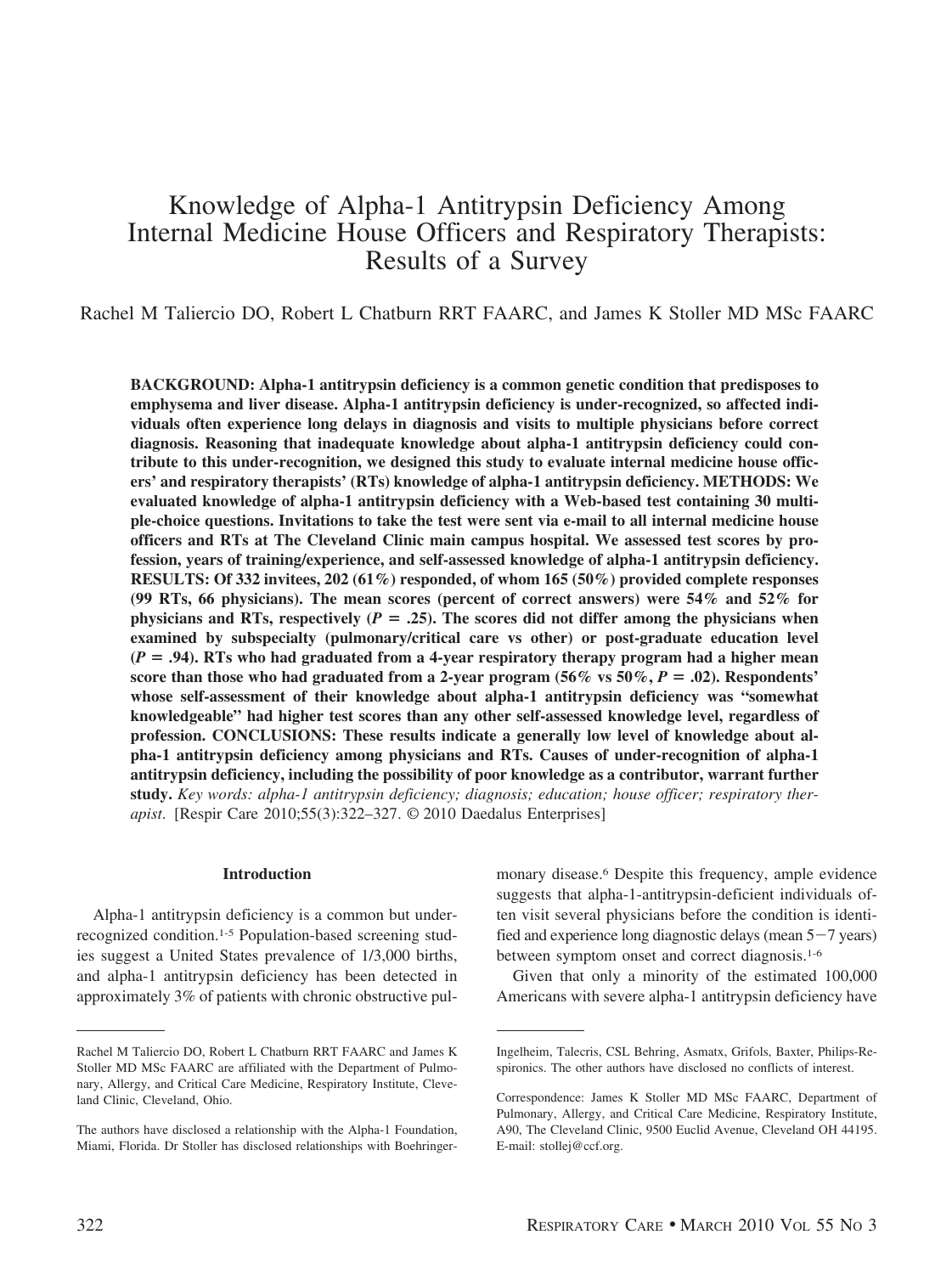been recognized,1,5,6 efforts to enhance recognition have included the publication of official management guidelines by professional societies, $\frac{1}{1}$  dissemination of testing opportunities (including free finger-stick test kits and confidential home-testing opportunities), and extensive continuing education offerings for pulmonologists, $\frac{1}{1}$  primary care physicians,<sup>7</sup> and respiratory therapists (RTs).<sup>8</sup> Though many factors may contribute to under-recognition, suspecting and diagnosing alpha-1 antitrypsin deficiency require ample knowledge about its clinical presentation and features. We believe well informed primary care physicians and RTs would appropriately screen for the disease so that affected individuals would be diagnosed earlier.

The current study was undertaken to evaluate internal medicine house officers' and RTs' knowledge about alpha-1 antitrypsin deficiency and to determine whether understanding of alpha-1 antitrypsin deficiency increases over the course of training in internal medicine and/or training and experience as an RT. To do this, we evaluated the frequency of correct responses on a Web-based tool that asked for the participant's training and experience and self-assessment of his or her knowledge of alpha-1 antitrypsin deficiency, and tested this knowledge with 30 questions about alpha-1 antitrypsin deficiency. We then studied the relationships between the respondents' self-assessment ratings, test scores, and training and (for RTs) experience.

#### **Methods**

The study was approved by the institutional review board of The Cleveland Clinic.

The questionnaire was an abbreviated version of a comprehensive 75-question multiple-choice test that was initially developed (with funding from the Alpha-1 Foundation, Miami, Florida) to test RTs' knowledge of alpha-1 antitrypsin deficiency. The full test covers 9 categories: genetics, physiology, cell biology, liver, imaging, patient experience, epidemiology, clinical presentation, and treatment. For the present study, from the original questionnaire we randomly selected questions from all 9 categories to create a shorter 30-question questionnaire, on the assumption that a shorter questionnaire would have a higher response rate. We added 5 demographic questions about training, experience, and (for physicians) subspecialty. A cluster of 10 questions regarding clinical recognition and diagnosis of alpha-1 antitrypsin deficiency was identified among the final 30 questions.

Invitations to take the test were sent via e-mail to all internal medicine house officers  $(n = 128)$  and RTs  $(n = 204)$  at The Cleveland Clinic main campus hospital. Respondents clicked on a link to the Web-based survey and completed the test online. E-mail invitations were sent twice over a 6-week period. Respondents were offered a \$10 gift certificate (for coffee) on completion of the test.

Physician and RT test performance was quantitated as a score (ie, percent of correct answers). Respondents were asked to self-assess their knowledge of alpha-1 antitrypsin deficiency, on a scale from "no practical knowledge" to "expert" by answering a 5-item multiple-choice question. We compared the test scores with Student's *t* test, Mann-Whitney rank sum test, chi-square test, or one-way analysis of variance (post hoc analysis with the Holm-Sidak method), as appropriate. *P* values  $\leq .05$  were considered significant.

# **Results**

A total of 202 invitees responded  $(202/332 = 61\%)$ . Thirty-seven records were deleted due to incomplete answers, so 165 complete responses composed the final study sample (165/332 = 50%). Sixty percent of the respondents were RTs. Table 1 presents the demographic features of the 165 respondents.

The range of percent-correct test responses was 23–77% for the physicians and 23–90% for the RTs. Overall, there was no statistically significant difference between the physician and RT groups (mean score  $54\%$  vs  $52\%, P = .25$ ). Figure 1 shows that 50% of the physicians' scores were below 55% (ie, the median score), whereas the RTs' median score was 50% correct.

Also, Figure 1 allows easy appreciation of how many individuals in each group scored identically; the rows of horizontal clustered dots indicates identical scores. Thus, for example, Figure 1 shows that there were identical scores

Table 1. Demographic Features of Respondents

| Internal Medicine House Officers | $n = 66$ | $(\%)$   |
|----------------------------------|----------|----------|
| Postgraduate year                |          |          |
| 1                                | 20       | (30)     |
| $\overline{2}$                   | 26       | (40)     |
| 3                                | 20       | (30)     |
| Specialty                        |          |          |
| Pulmonary/critical care          | 6        | (9)      |
| Other                            | 15       | (23)     |
| None indicated                   | 45       | (68)     |
| Respiratory Therapists           | $n = 99$ | $(\%)^*$ |
| Years of professional education  |          |          |
| 2                                | 68       | (69)     |
| $\overline{4}$                   | 25       | (25)     |
| Incomplete response              | 6        | (5)      |
| Years of clinical experience     |          |          |
| $\leq 1$                         | 12       | (12)     |
| >10                              | 40       | (40)     |
| Incomplete response              | 47       | (47)     |
|                                  |          |          |

\* Percentages do not sum to 100 because of rounding.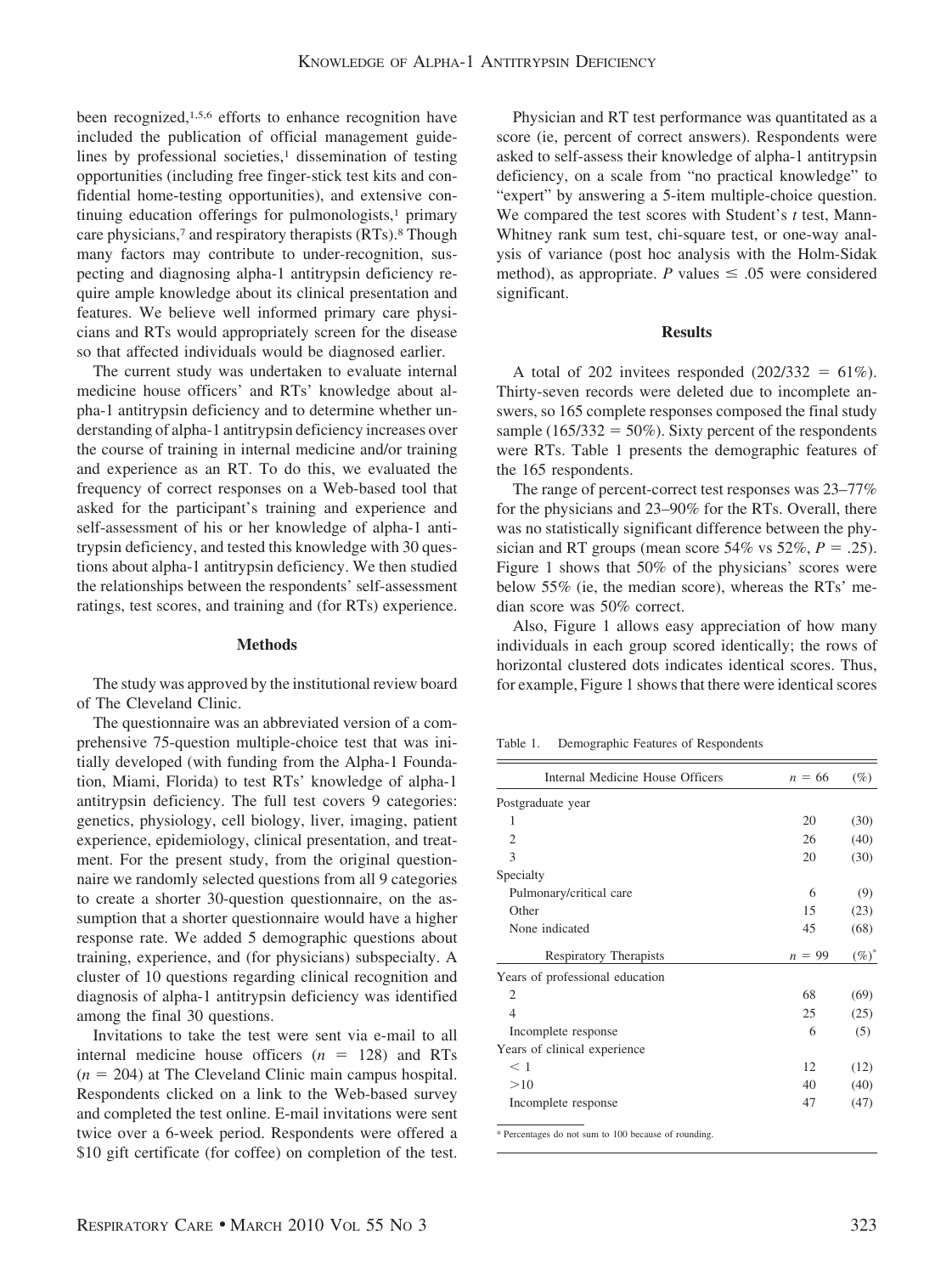

Fig. 1. Percentiles plot of percent-correct responses for internal medicine house officers and respiratory therapists, showing the percent of observed scores that is less than a particular score value. The dashed lines indicate that 41% of the scores were below 54 and 31% of the scores were below 50. A percentile is the value of a variable below which a certain percent of observations fall, so the 50th percentile is the value (or score in this case) below which 50% of the observations occur (the 50th percentile is equivalent to the median).

of 50% correct. The dashed lines indicate that 41% of scores were below 54% correct and 31% of the scores were below 50% correct. The absence of dots between scores 50% correct and 54% correct indicates there were no scores in that range. Therefore, by subtracting the 2 percentiles (ie, 41 –31) we see that 10% of the scores were identical values of 50%.

Table 2 presents the percent-correct responses by individual question (stratified by respondent type) by the 9 topic categories and by the 10-question cluster regarding recognition and diagnosis of alpha-1 antitrypsin deficiency. For the questions regarding clinical presentation, the range of percent of correct responses was 20 – 89% (mean 59%) for the internal medicine house officers, and 33–78% (mean 63%) for the RTs. For the 10-question cluster on clinical recognition and diagnosis, the range of percent of correct responses was 23–92% (mean 63%) for the physicians, and 30 –92% (mean 61%) for the RTs. There were no significant differences in scores between the physicians and RTs in any question category.

There was no significant difference between the median scores of the 7 physicians whose declared specialty was pulmonary/critical care and the other physicians (53% vs  $57\%, P = .36$  via Mann-Whitney rank sum test).

Figure 2 shows that there was no significant association between the test scores and self-assessment of alpha-1 antitrypsin deficiency knowledge. Overall, the mean overall scores differed among the self-assessed knowledge levels  $(P < .001)$ , but pairwise comparisons showed that the mean test score for those who self-assessed as "somewhat

| Topic Category        | Question       | Correct Answers (%) |                           |                |
|-----------------------|----------------|---------------------|---------------------------|----------------|
|                       |                | Physicians          | Respiratory<br>Therapists | $\overline{P}$ |
| Genetics              | 22             | 74                  | 79                        |                |
|                       | 23             | 52                  | 63                        |                |
|                       | 1              | 59                  | 54                        |                |
|                       | Mean           | 62                  | 65                        | .77            |
| Physiology            | 5              | 27                  | 20                        |                |
|                       | $\overline{c}$ | 70                  | 59                        |                |
|                       | 4              | 80                  | 66                        |                |
|                       | 3              | 38                  | 33                        |                |
|                       | Mean           | 54                  | 44                        | .20            |
| Cell biology          | 6              | 52                  | 45                        |                |
|                       | 21             | 26                  | 30                        |                |
|                       | 7              | 73                  | 73                        |                |
|                       | Mean           | 50                  | 49                        | > .99          |
| Liver                 | 10             | 86                  | 92                        |                |
|                       | 8              | 70                  | 68                        |                |
|                       | 9              | 62                  | 28                        |                |
|                       | Mean           | 73                  | 63                        | .17            |
| Imaging               | 12             | 23                  | 28                        |                |
|                       | 11             | 92                  | 92                        |                |
|                       | Mean           | 58                  | 60                        | .89            |
| Patient experience    | 13             | 68                  | 59                        |                |
|                       | 24             | 56                  | 36                        |                |
|                       | 25             | 71                  | 64                        |                |
|                       | Mean           | 65                  | 53                        | .11            |
| Epidemiology          | 14             | 29                  | 26                        |                |
|                       | 15             | 38                  | 31                        |                |
|                       | Mean           | 33                  | 29                        | .65            |
| Clinical presentation | 16             | 71                  | 74                        |                |
|                       | 18             | 89                  | 78                        |                |
|                       | 17             | 20                  | 33                        |                |
|                       | 19             | 58                  | 68                        |                |
|                       | Mean           | 59                  | 63                        | .66            |
| Treatment             | 26             | 27                  | 20                        |                |
|                       | 30             | 12                  | 15                        |                |
|                       | 27             | 30                  | 27                        |                |
|                       | 28             | 35                  | 36                        |                |
|                       | 20             | 58                  | 54                        |                |
|                       | 29             | 83                  | 89                        |                |
|                       | Mean           | 41                  | 40                        | > .99          |
| Recognition and       | $\overline{c}$ | 70                  | 59                        |                |
| diagnosis             | 3              | 80                  | 66                        |                |
|                       | $\overline{4}$ | 38                  | 33                        |                |
|                       | 8              | 70                  | 68                        |                |
|                       | 10             | 86                  | 92                        |                |
|                       | 11             | 92                  | 92                        |                |
|                       | 12             | 23                  | 28                        |                |
|                       | 13             | 68                  | 59                        |                |
|                       | 21             | 26                  | 30                        |                |
|                       | 22             | 74                  | 79                        |                |
|                       | Mean           | 63                  | 61                        | .88            |

Table 2. Scores by Question and Category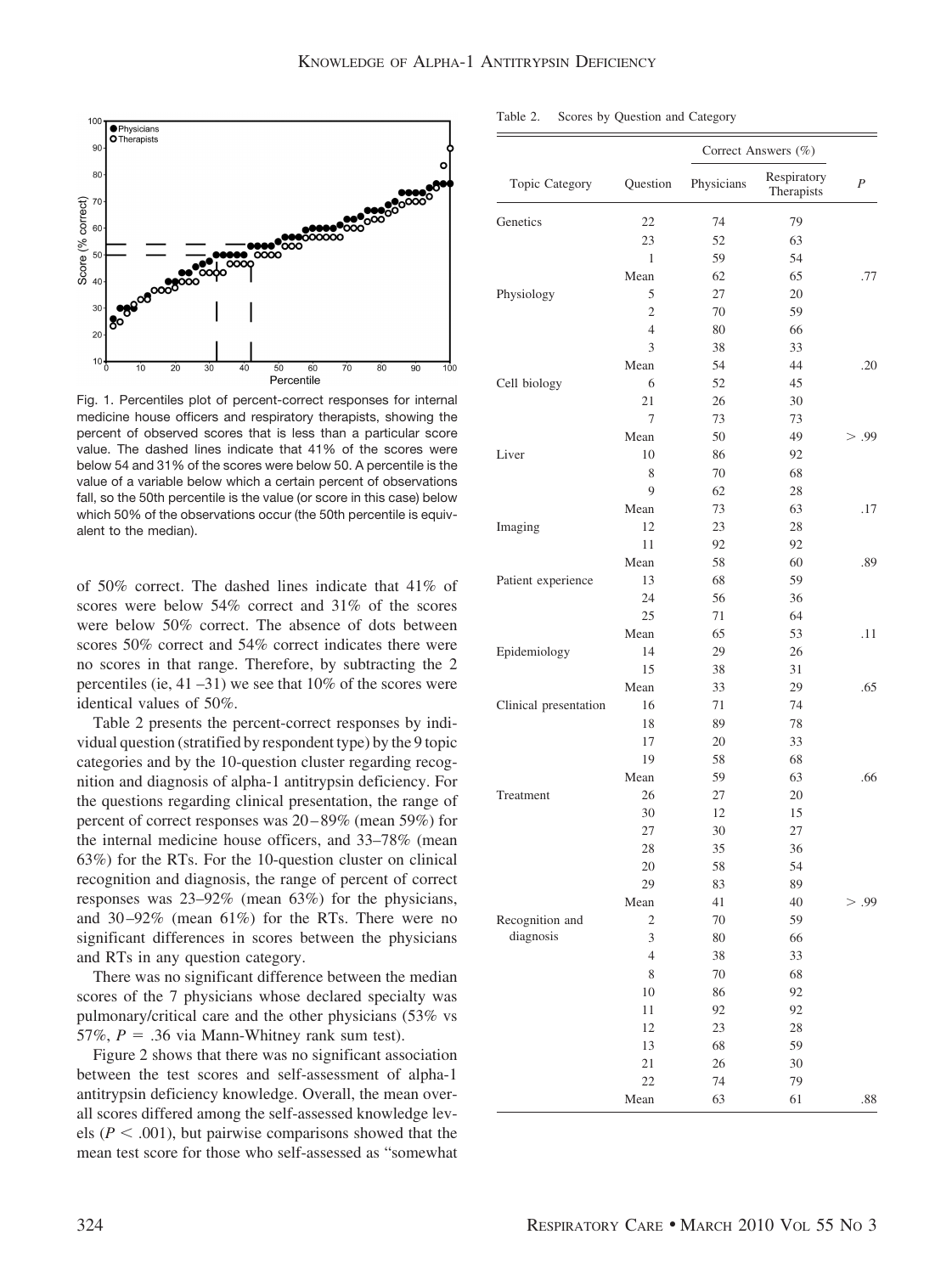

Fig. 2. Relationship between self-assessment of knowledge about alpha-1 antitrypsin deficiency and the percent of correct responses among internal medicine house officers and respiratory therapists. With each box plot, the lower boundary indicates the 25th percentile, the line within the box is the median, and the upper boundary indicates the 75th percentile. The error bars above and below the box indicate the 90th and 10th percentiles. The dots represent data points below the 25th percentile and above the 75th percentile. There was no significant relationship between self-assessment of knowledge about alpha-1 antitrypsin deficiency and the percentage of correct responses (combined data for the physicians and respiratory therapists;  $r^2 = 0.002$ ,  $P = .56$ ).

knowledgeable" was greater than any of the other levels. None of the other pairwise comparisons showed significant differences. The result was similar when stratified by profession; those who self-assessed as "somewhat knowledgeable" had the highest test scores (physicians 60% correct, RTs 56% correct,  $P < .001$ ). The physicians' test scores did not differ by post-graduate education level  $(P = .94)$  (Fig. 3), but the RTs who graduated from 4-year respiratory therapy programs had a higher mean score than those who graduated from 2-years program (56% correct vs 50% correct,  $P = .02$ ) (Fig. 4).

## **Discussion**

Our main findings are:

1. Based on test performance, knowledge of alpha-1 antitrypsin deficiency was generally low and did not significantly differ between the internal medicine house officers and the RTs.

2. Similarly, the house officers who declared a specialty interest in pulmonary/critical care did not have greater knowledge of alpha-1 antitrypsin deficiency. In neither



Fig. 3. Relationship between post-graduate year and percent of correct responses among internal medicine house officers. With each box plot, the lower boundary indicates the 25th percentile, the line within the box is the median, and the upper boundary indicates the 75th percentile. The error bars above and below the box indicate the 90th and 10th percentiles. The dots represent data points below the 25th percentile and above the 75th percentile. Physicians' test scores did not differ by post-graduate education level  $(P = .94)$ .

group was self-assessed greater knowledge of alpha-1 antitrypsin deficiency associated with better test performance.

3. There was little evidence of increasing knowledge of alpha-1 antitrypsin deficiency by level of training among the physicians, but there was modestly better test performance by the RTs who had attended 4-year programs, versus 2-year programs. The findings suggest that, at least among the physicians in this sample, knowledge of alpha-1 antitrypsin deficiency did not accrue with experience, and, among the RTs the effect of more education on knowledge of alpha-1 antitrypsin deficiency was modest.

This study extends available knowledge by assessing internal medicine trainees' and RTs' knowledge of alpha-1 antitrypsin deficiency. Many reasons could cause clinicians to fail to recognize alpha-1 antitrypsin deficiency. For example, limited time for medical visits and the need to address more common conditions (eg, hypertension, diabetes) could cause primary care physicians to overlook alpha-1 antitrypsin deficiency as a cause of obstructive lung disease. Similarly, high work-load of RTs could cause alpha-1 antitrypsin deficiency to go unrecognized. Also, under-recognition of chronic obstructive pulmonary disease, perhaps related to the unavailability of spirometry measurements, would be expected to cause underlying alpha-1 antitrypsin deficiency to go unappreciated. Lack of conviction that diagnosing alpha-1 antitrypsin deficiency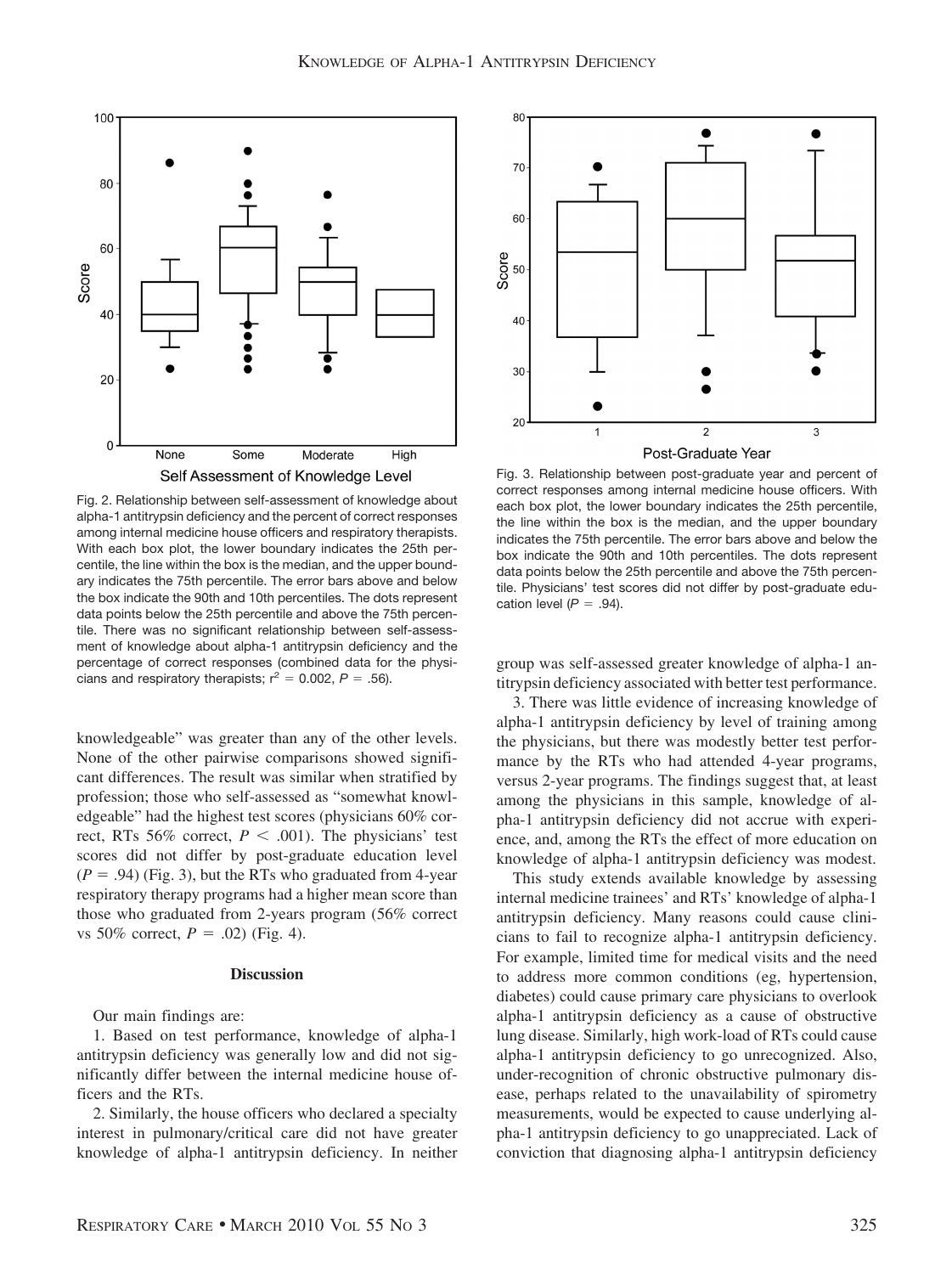

Fig. 4. Relationship between years of education and percentage of correct responses among respiratory therapists. With each box plot, the lower boundary indicates the 25th percentile, the line within the box is the median, and the upper boundary indicates the 75th percentile. The error bars above and below the box indicate the 90th and 10th percentiles. The dots represent data points below the 25th percentile and above the 75th percentile. Scores differed between the respiratory therapists with 2 years versus 4 years of formal respiratory therapy education  $(P = .02)$ .

has treatment implications could lead clinicians to defer testing for the condition.

Finally, inadequate knowledge of the clinical presentation or features of alpha-1-antitrypsin-deficient individuals or failure to appreciate the frequency of the condition could cause clinicians to forego testing for alpha-1 antitrypsin deficiency, even in the face of official guidelines<sup>1</sup> that recommend testing all symptomatic adults with fixed airflow obstruction on pulmonary function tests. Although our study does not address the causes of under-recognition of alpha-1 antitrypsin deficiency, our findings that internal medicine trainees and RTs had mean test scores of 54% and 52%, respectively, and mean scores of 63% and 61%, respectively, on the questions about clinical recognition and diagnosis of alpha-1 antitrypsin deficiency is consistent with the possibility that inadequate knowledge of alpha-1 antitrypsin deficiency could contribute to its underrecognition.

Our study also has implications regarding how to enhance clinicians' knowledge of alpha-1 antitrypsin deficiency. Specifically, these data generally challenge the idea that knowledge of alpha-1 antitrypsin deficiency increases with years of training in internal medicine or, to any striking extent, with years of respiratory therapy training. Recognizing the limitation of our cross-sectional study to address the longitudinal acquisition of information, the apparent lack of increasing knowledge of alpha-1 antitrypsin deficiency with experience and/or training suggests a need for formal continuing medical education. However, given the sometimes limited impact of formal continuing medical education on changing clinicians' practice,<sup>9</sup> our data invite consideration of novel ways to enhance clinicians' alpha-1 antitrypsin deficiency knowledge. The success of protocols executed by RTs10-12 suggests that implementation of a protocol that prompts the RT to seek alpha-1 antitrypsin testing for patients with established air-flow obstruction might enhance detection. Current efforts to enhance diagnosis of alpha-1 antitrypsin deficiency by physicians and RTs include issuance of written prompts to test for alpha-1 antitrypsin deficiency when pulmonary function tests indicate obstruction,<sup>13</sup> issuance of physician alerts via the electronic medical records system, and empowering RTs to offer alpha-1 antitrypsin deficiency testing to patients at the time of pulmonary function testing if the results show obstruction. All of these approaches represent efforts to implement the "level A" recommendation by the American Thoracic Society, European Respiratory Society, American College of Chest Physicians, and American Association for Respiratory Care that symptomatic adults with obstruction should be tested for alpha-1 antitrypsin deficiency.1

# **Limitations**

First, because the response rate was low, we cannot exclude the possibility of a sample bias that might cause our results to either overestimate or underestimate true knowledge of alpha-1 antitrypsin deficiency among internal medicine house officers and RTs. On the one hand, even though self-assessed knowledge correlated poorly with actual test performance, the test results in this study could be inflated if respondents were inclined to respond to showcase their knowledge. Conversely, those who considered themselves already knowledgeable may not have found the invitation interesting enough to respond, which might cause the observed rate to underestimate the actual knowledge level. Similarly, because the number of respondents in some categories (eg, the internal medicine house officers who declared a specialty interest in pulmonary/ critical care) was small, the study's power to identify differences between compared groups is limited.

Second, as this is a single-institution study, the findings may not generalize to all internal medicine house officers and RTs. Regularly scheduled teaching for internal medicine house officers and RTs about alpha-1 antitrypsin deficiency, and a long history of research about alpha-1 antitrypsin deficiency at The Cleveland Clinic,14,15 may cause performance at this institution to overestimate that at others with less experience with alpha-1 antitrypsin deficiency. However, in the context of our institutional experience, the relatively poor test performance we found in